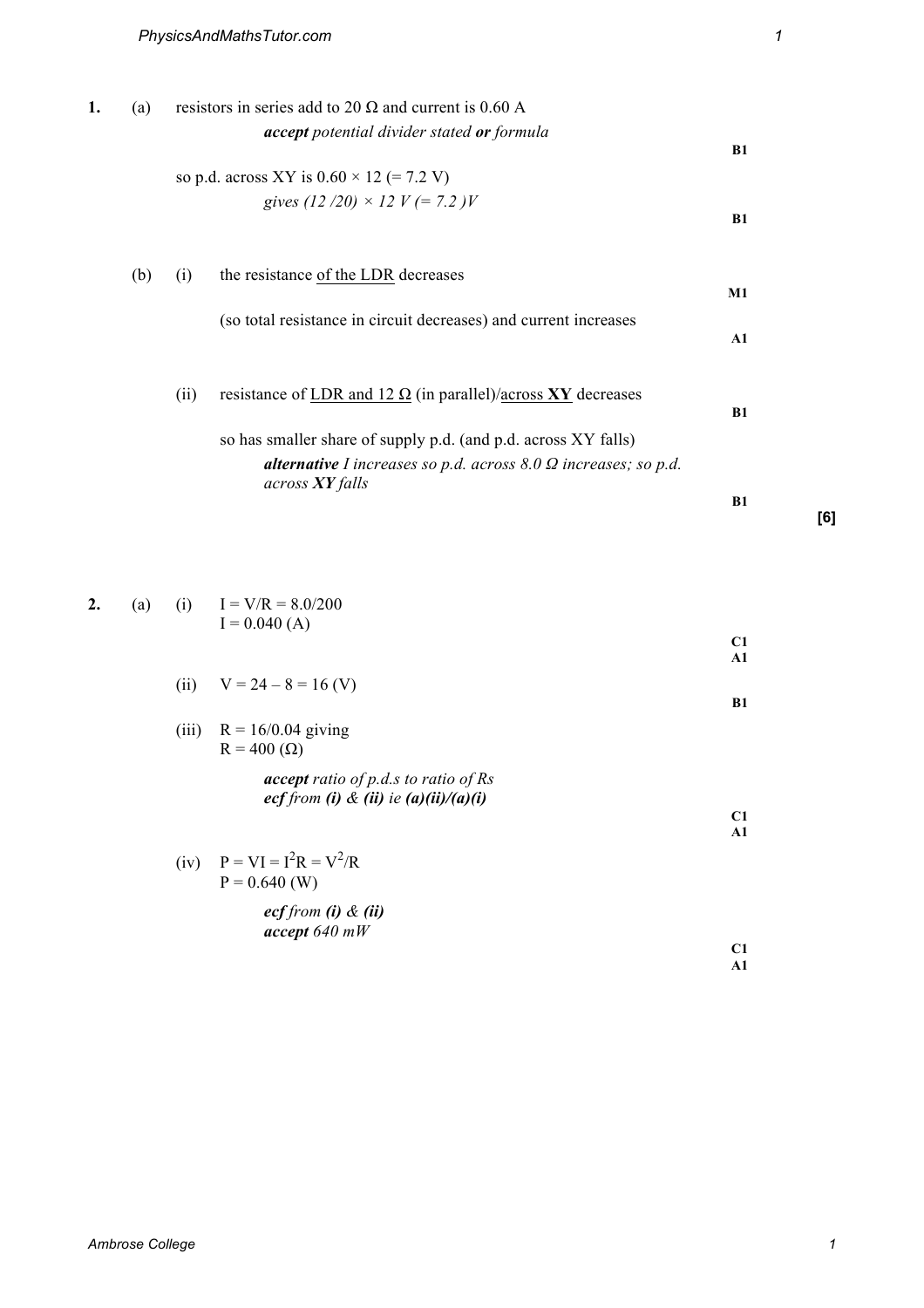| (b) | (i)  | the thermistor has heated up/ its temperature has increased<br>so its resistance has dropped<br>so the ratio of the voltages across the potential divider changes/AW |               |      |
|-----|------|----------------------------------------------------------------------------------------------------------------------------------------------------------------------|---------------|------|
|     |      | <b>accept</b> so the current increases<br><b>accept</b> so IR of fixed resistor increases                                                                            |               |      |
|     |      |                                                                                                                                                                      | <b>B1</b>     |      |
|     |      |                                                                                                                                                                      | M1            |      |
|     |      |                                                                                                                                                                      | $\mathbf{A1}$ |      |
|     | (ii) | voltages are equal so resistances are equal                                                                                                                          |               |      |
|     |      |                                                                                                                                                                      | <b>B1</b>     |      |
| (c) | (i)  | straight line through origin labelled R<br>passing through 0.06,12                                                                                                   |               |      |
|     |      | <b>allow</b> correct lines with no labels                                                                                                                            |               |      |
|     |      |                                                                                                                                                                      | <b>B1</b>     |      |
|     |      |                                                                                                                                                                      | B1            |      |
|     | (ii) | upward curve below straight line through origin labelled T<br>passing through $0.06,12$                                                                              |               |      |
|     |      |                                                                                                                                                                      | <b>B1</b>     |      |
|     |      |                                                                                                                                                                      | <b>B1</b>     |      |
|     |      |                                                                                                                                                                      |               | [15] |

| Any four from: | $B1 \times 4$                                                                                                    |                |
|----------------|------------------------------------------------------------------------------------------------------------------|----------------|
|                | (As temperature increases) the resistance of the thermistor $\Gamma$ decreases                                   |                |
| 2.             | The total resistance decreases                                                                                   | (Possible ecf) |
| 3.             | The current increases (in the circuit)                                                                           | (Possible ecf) |
| 4.             | The (voltmeter) reading increases / voltage across $\bf{R}$ increases                                            | (Possible ecf) |
| 5.             | The voltage across the thermistor $\Gamma$ decreases                                                             | (Possible ecf) |
| 6.             | Correct use of the potential divider equation / comment on the 'sharing'<br>of voltage / correct use of $V = IR$ |                |

| 4. | (a) |       | $E = I(R + r)$                                                                          | <b>B1</b> |
|----|-----|-------|-----------------------------------------------------------------------------------------|-----------|
|    | (b) | (i)   | $0.80 \Omega$<br>$\mathbf{1}$                                                           |           |
|    |     |       | 2<br>6.4 V                                                                              | <b>B1</b> |
|    |     |       |                                                                                         | <b>B1</b> |
|    |     | (i)   | (sum of) e.m.f.s = sum /total of p.d.s/sum of voltages (in a loop)                      | <b>B1</b> |
|    |     | (iii) | $6.4 = 0.80I$<br>$I = 8.0 A$                                                            |           |
|    |     |       | can be 2 ecf from (b)(i), eg 21.6/0.8<br>$=$ 27 A (1 ecf) or 21.8/0.68 = 31.8 A (2 ecf) |           |
|    |     |       |                                                                                         | C1        |
|    |     |       |                                                                                         | A1        |

**[4]**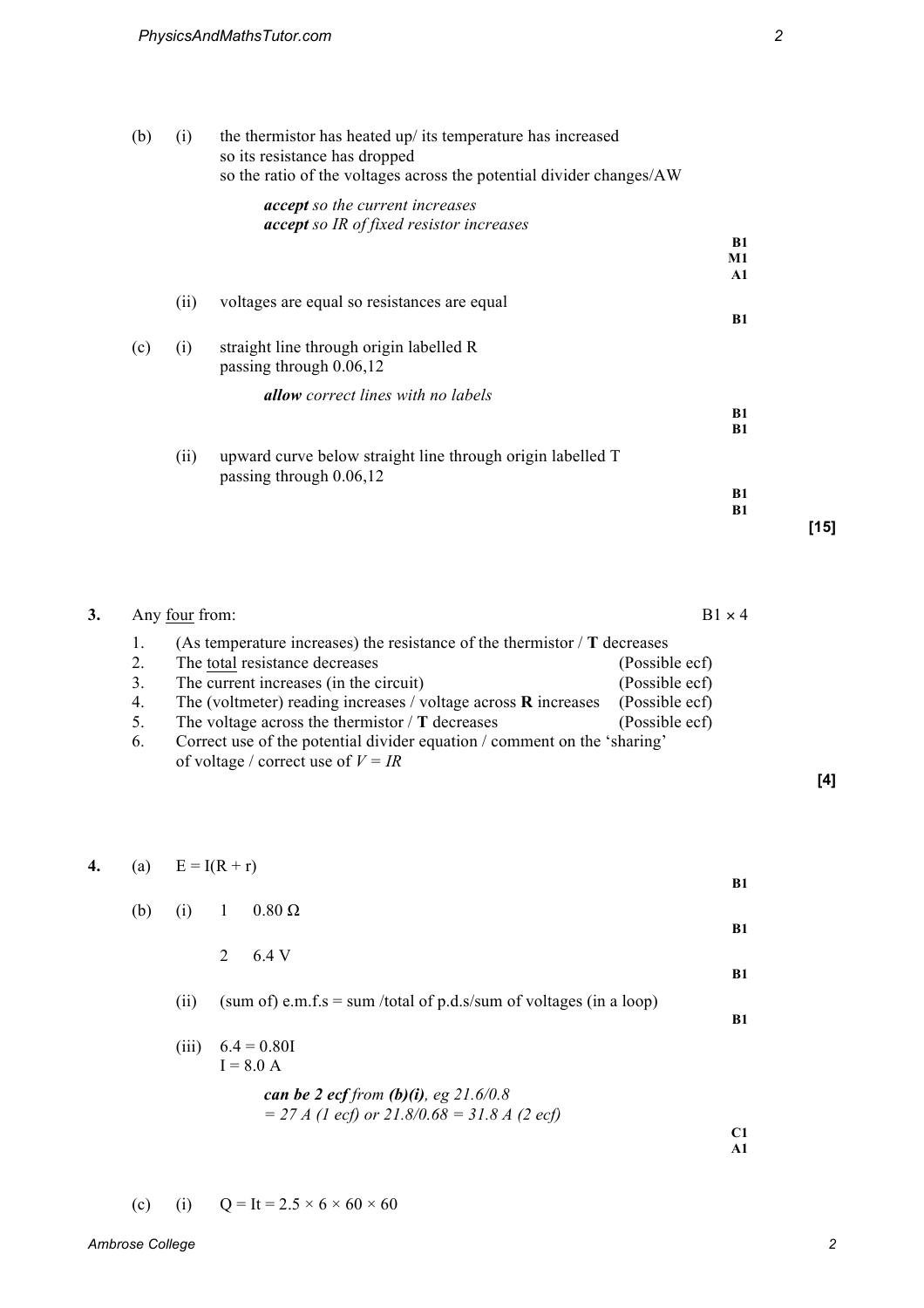|       | $= 54000 (C)$                                                                                                                                   |                     |     |
|-------|-------------------------------------------------------------------------------------------------------------------------------------------------|---------------------|-----|
|       | <b>allow</b> 1 mark if forgets one or two 60's giving 900 C or 15 C                                                                             | C1<br>$\mathbf{A1}$ |     |
| (ii)  | energy = QE = $54000 \times 14$<br>$= 756000$ (J)                                                                                               |                     |     |
|       | <b>allow</b> (use of 12 V gives) 648000 J for 1 mark                                                                                            | C1<br>$\mathbf{A1}$ |     |
| (111) | energy $loss = I2Rt = VIt = 2 \times 2.5 \times 6.0 \times 60 \times 60 = 108000 \text{ J}$<br>percentage = $(108000/756000) \times 100 = 14\%$ |                     |     |
|       | $accept$ Q $\Delta V = 54000 \times 2.0 = 108000$ J<br>$accept$ Q $\Delta V/\angle$ C $=$ 2.0/14.0 = 14%<br>not $756000/54000 = 14\%$           | C1<br>$\mathbf{A1}$ |     |
|       |                                                                                                                                                 |                     | 121 |

5. (a) resistance  $=$  p.d./current

*accept voltage instead of p.d.; ratio of voltage to current; voltage per (unit) current not*  $R = V/I$  or p.d. = current x resistance or p.d. per amp or *answer in units or voltage over current*

(b) (i) 6 V

(ii)  $R = V/I = 6/0.25$  $= 24 \, (\Omega)$ 

> *ecf (b)(i) 240 V gives 960 Ω award 0.024 Ω 1 mark only (POT error)*

**C1 A1**

**B1**

**B1**

(c) (i) 6 V supply with potential divider 'input' across it and lamp across p.d. 'output' ammeter in series with lamp voltmeter across lamp

> *accept 0 – 6 V variable supply with lamp across it not variable R in series with supply circuit with no battery present can only score voltmeter mark*

**B1 B1**

**B1**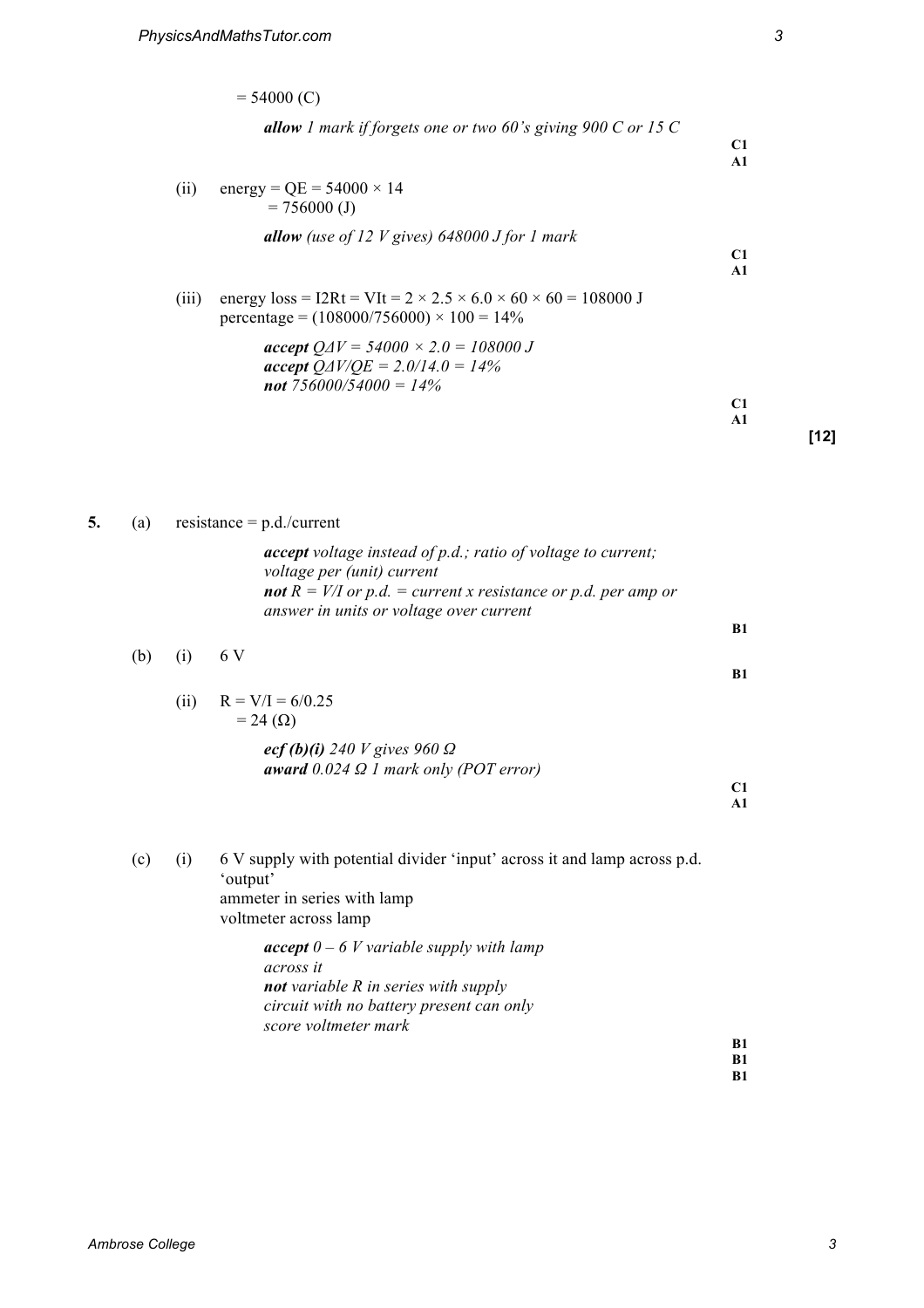|    |     | (ii)  | non-zero intercept<br>line indicating increasing value of R with current                                                                                                                                                                                                        |                  |        |
|----|-----|-------|---------------------------------------------------------------------------------------------------------------------------------------------------------------------------------------------------------------------------------------------------------------------------------|------------------|--------|
|    |     |       | curve must reach y-axis<br>accept straight line or upward curve                                                                                                                                                                                                                 | B1<br>B1         |        |
|    |     | (iii) | resistivity/resistance of filament wire increases with temperature<br>the temperature of the lamp increases with current/voltage increase<br>more frequent electron-ion/atom collisions/AW<br>increased ion vibrations                                                          |                  |        |
|    |     |       | accept any two of the four statements<br>$accept$ AW, e.g the lamp heats up because<br>of the current                                                                                                                                                                           |                  |        |
|    |     |       |                                                                                                                                                                                                                                                                                 | B1<br>B1         |        |
|    | (d) | (i)   | lamps do not light                                                                                                                                                                                                                                                              |                  |        |
|    |     |       | <b>ignore</b> reasons unless too contrary                                                                                                                                                                                                                                       | B1               |        |
|    |     |       | remaining lamps are lit with qualification                                                                                                                                                                                                                                      |                  |        |
|    |     |       | qualification could be more dimly or sensible explanation                                                                                                                                                                                                                       | B1               |        |
|    |     | (ii)  | using resistors in parallel formula to obtain a value of R per unit<br>R per unit = 19.4 $\Omega$ or R total = 774 $\Omega$<br>$I = 6/19.4$ or $240/774 = 0.31$ A                                                                                                               |                  |        |
|    |     |       | eg takes R of bulb = 10 $\Omega$ giving R per unit = 9.1 $\Omega$ gains first<br>mark only<br>ecf(b)(i)(ii)<br><b>accept</b> R of resistors = 4000 $\Omega$ ; current in chain = 0.06 A; total<br>current = $0.06 + 0.25 = 0.31 A$<br>$0.3 A$ is SF error so gains 2 marks only |                  |        |
|    |     |       | apply SF error only once in paper                                                                                                                                                                                                                                               | C1               |        |
|    |     |       |                                                                                                                                                                                                                                                                                 | C1<br>${\bf A1}$ | $[16]$ |
|    |     |       |                                                                                                                                                                                                                                                                                 |                  |        |
| 6. |     |       | (Sum of) e.m.f.s = sum /total of p.d.s/sum of voltages (in a loop)<br>energy is conserved                                                                                                                                                                                       | B1<br>B1         | $[2]$  |
| 7. | (a) |       | (Semiconductor) diode                                                                                                                                                                                                                                                           | B <sub>1</sub>   |        |
|    | (b) |       | The diode symbol circled<br>(No ecf allowed)                                                                                                                                                                                                                                    | B1               |        |